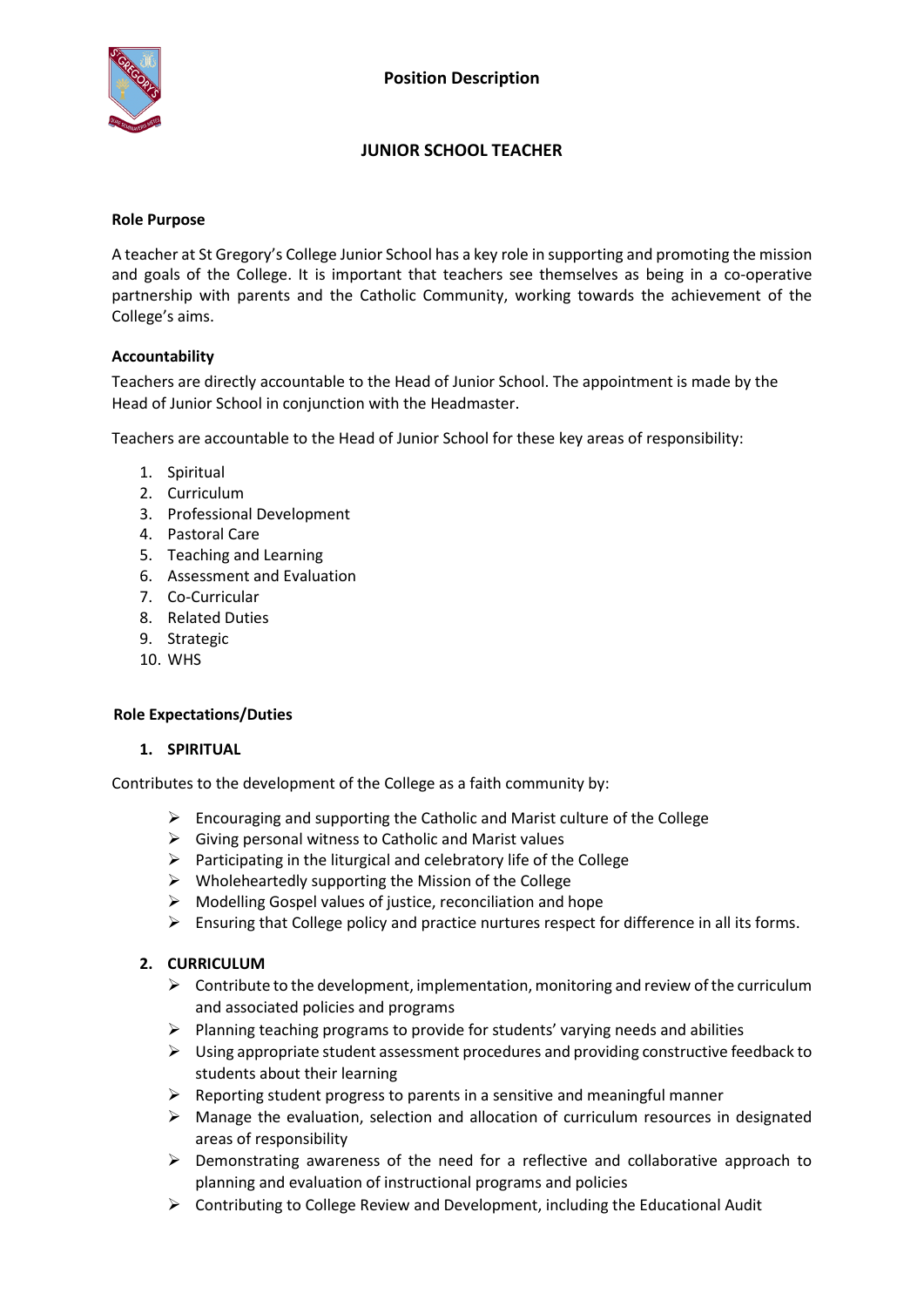- $\triangleright$  Is prepared to work in a collaborative environment, sharing and developing teaching resources
- $\triangleright$  In consultation with the Head of Junior School, plans a consistent, coherent and relevant learning program which fosters a purposeful progression in learning and meets the specific needs of students
- $\triangleright$  Keeps adequate records of teaching and learning programs
- $\triangleright$  Actively engages students in the planning and learning process, perceiving that learning is an active and collaborative venture, both between the teacher and students
- $\triangleright$  Considers the students' own experience to be a fundamental and especially valuable resource
- $\triangleright$  Where possible and appropriate negotiates with students, giving them the opportunity to make choices and decisions to take risks and to set their own goals.

### **3. PROFESSIONAL DEVELOPMENT**

- $\triangleright$  Develop your knowledge through professional reading, communication with colleagues in similar roles at other institutions and attendance at approved professional development activities
- $\triangleright$  Promote and maintain awareness of current educational developments, disseminate curriculum information and facilitate the incorporation of new ideas, as appropriate
- $\triangleright$  Establish the development of a vibrant professional learning community
- $\triangleright$  Continual Professional Development is important to ensure that the Classroom Teacher is up to date on current trends across a range of educational issues/ topics
- $\triangleright$  Staff accreditation to work/ teach in Marist Schools must be up to date at all times
- $\triangleright$  Upgrading formal professional qualifications where necessary or appropriate
- $\triangleright$  Contribute to the professional development of other staff members within the College by sharing knowledge, ideas and resources, and working as a member of a team
- $\triangleright$  Maintains professional accreditation with recognised professional associations including the NSW Institute of Teachers.

### **4. PASTORAL CARE**

- $\triangleright$  Providing a stimulating but well-ordered classroom climate which nurtures each student and encourages co-operation
- $\triangleright$  Fostering quality relationships between teachers and students
- $\triangleright$  Contributing to the development and effective implementation of Pastoral Care and Discipline Policies in the College
- $\triangleright$  Assist with the positive behaviour management standards across the College
- $\triangleright$  Encouraging the appropriate involvement of parents and other community members in the life of the Junior School
- $\triangleright$  Ensuring discretion and confidentiality when dealing with information which may be of a sensitive nature
- $\triangleright$  Proactive in expecting appropriate dress standards across the school.

### **5. TEACHING AND LEARNING**

- $\triangleright$  Conversant and up to date with the relevant teaching disciplines and NSW NESA Syllabus
- $\triangleright$  Creates a learning environment which stimulates learning and promotes excellence, where students are both challenged and supported
- $\triangleright$  Motivating students to develop skills, attitudes and knowledge needed to provide a good educational foundation, in accordance with each student's ability
- $\triangleright$  Uses a variety of teaching strategies, recognising that students learn in a variety of ways: through independent learning, directed learning and group learning
- $\triangleright$  Recognises that students of mixed ability and from various backgrounds must be catered for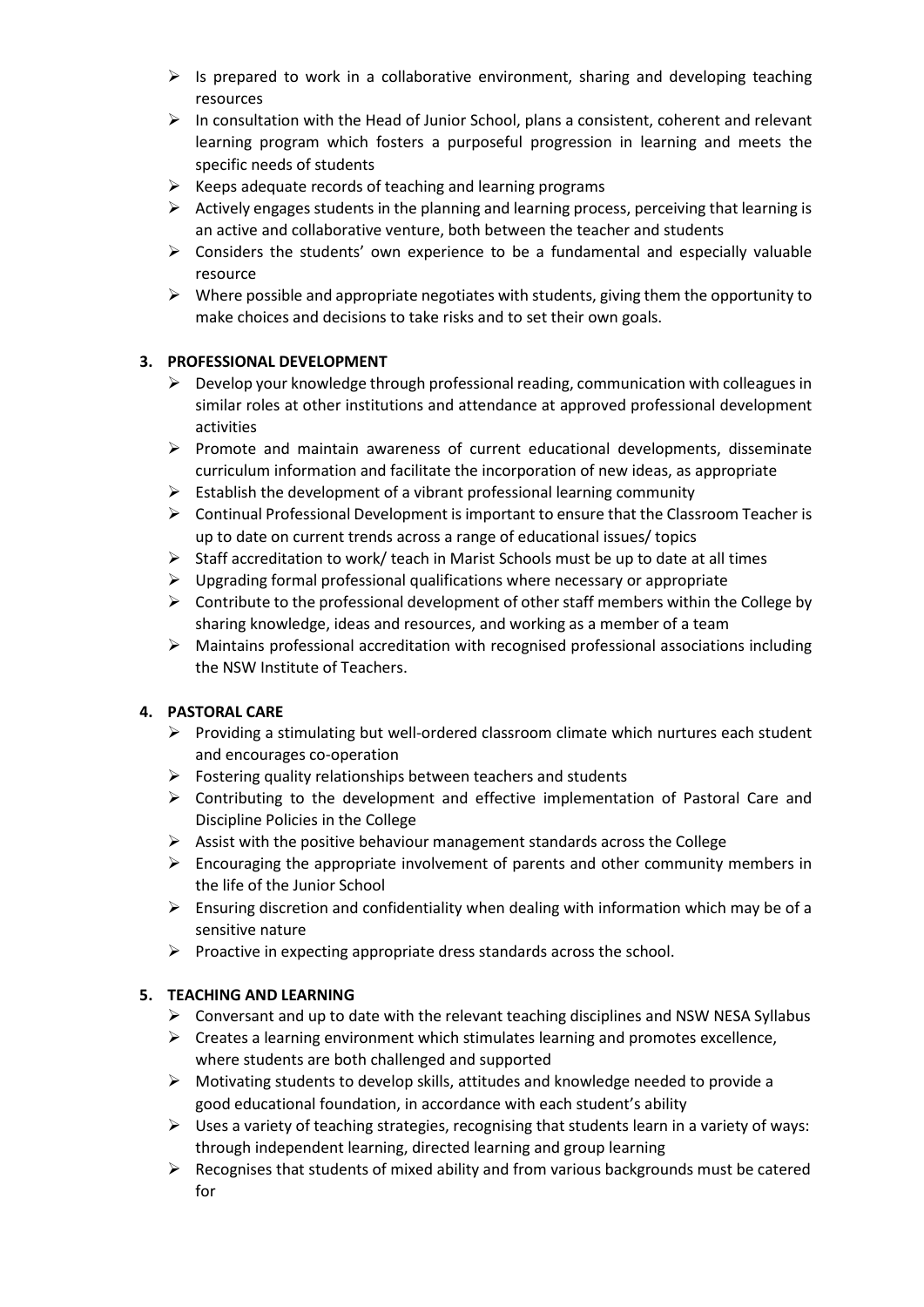- $\triangleright$  Enables students to make good use of the resources available within the College and the community
- $\triangleright$  Embraces the use of advanced technologies and their application in classroom learning
- $\triangleright$  Maintains effective communication with Learning Support professionals regarding special learning needs of individual students
- $\triangleright$  Supports and espouses the values of the College in the teaching and learning environment in maintaining a clean, tidy and healthy classroom
- $\triangleright$  Share explicitly with students a code of conduct which enables students to work productively in a fair environment
- $\triangleright$  Plan all excursions with the Head of the Junior School. This includes completing the appropriate Risk Management Forms, provision for transportation, adult supervision, parent consent forms, time schedule, first aid kits, checking rolls on the day of the excursion, etc
- $\triangleright$  Ensures good classroom management skills are maintained
- $\triangleright$  Ensure class rolls and attendance are strictly monitored.

## **6. ASSESSMENT AND EVALUATION**

- $\triangleright$  Develops appropriate assessment procedures and modes of reporting assessment in consultation with fellow members of staff
- $\triangleright$  As a member of a professional academic team, ensures that reports are neat, accurate and meet deadlines
- $\triangleright$  Uses a range of assessment and evaluating techniques regularly and fairly
- $\triangleright$  Assesses and returns work promptly to students
- $\triangleright$  Encourages students to reflect on their work and the process they have gone through to achieve it
- $\triangleright$  Explains criteria for assessment to students in advance, so they can understand the relevance of the grade and comments and use the information constructively in future work
- $\triangleright$  Pinpoints learner needs, conferring with specialist staff in the College, and liaising with parents if necessary
- $\triangleright$  Keeps adequate records of students' progress
- $\triangleright$  Proactively communicates with parents on a regular basis.

# **7. CO- CURRICULAR**

- $\triangleright$  There is an expectation that all teachers of St Gregory's College Junior School will involve themselves in co-curriculum activities offered to the students of the College
- $\triangleright$  Conduct practice sessions before, during or after school for the co-curricular activity
- $\triangleright$  Attend competitive fixtures with the team or group of students, as they are scheduled
- $\triangleright$  Provide the appropriate duty of care and supervision to the students that the teacher is in charge of.

# **8. RELATED DUTIES**

- $\triangleright$  Can be relied on to carry out supervisory duties as required, including active grounds duty
- $\triangleright$  Takes active involvement in the general life of the college, and supports it formally and informally within and beyond the college
- $\triangleright$  Attends and participates in all whole school and general Junior School Staff Meetings
- $\triangleright$  Attends all lessons (unless prior arrangements have been made) and is punctual
- $\triangleright$  Carries out the administrative requirements associated with classroom teaching
- $\triangleright$  Dresses appropriately for a professional educator
- $\triangleright$  Demonstrates at all times a support of College rules in dealing with students
- $\triangleright$  Adheres to the specific requirements of the appropriate section of the College
- $\triangleright$  Attends and is well prepared for parent/ teacher interviews